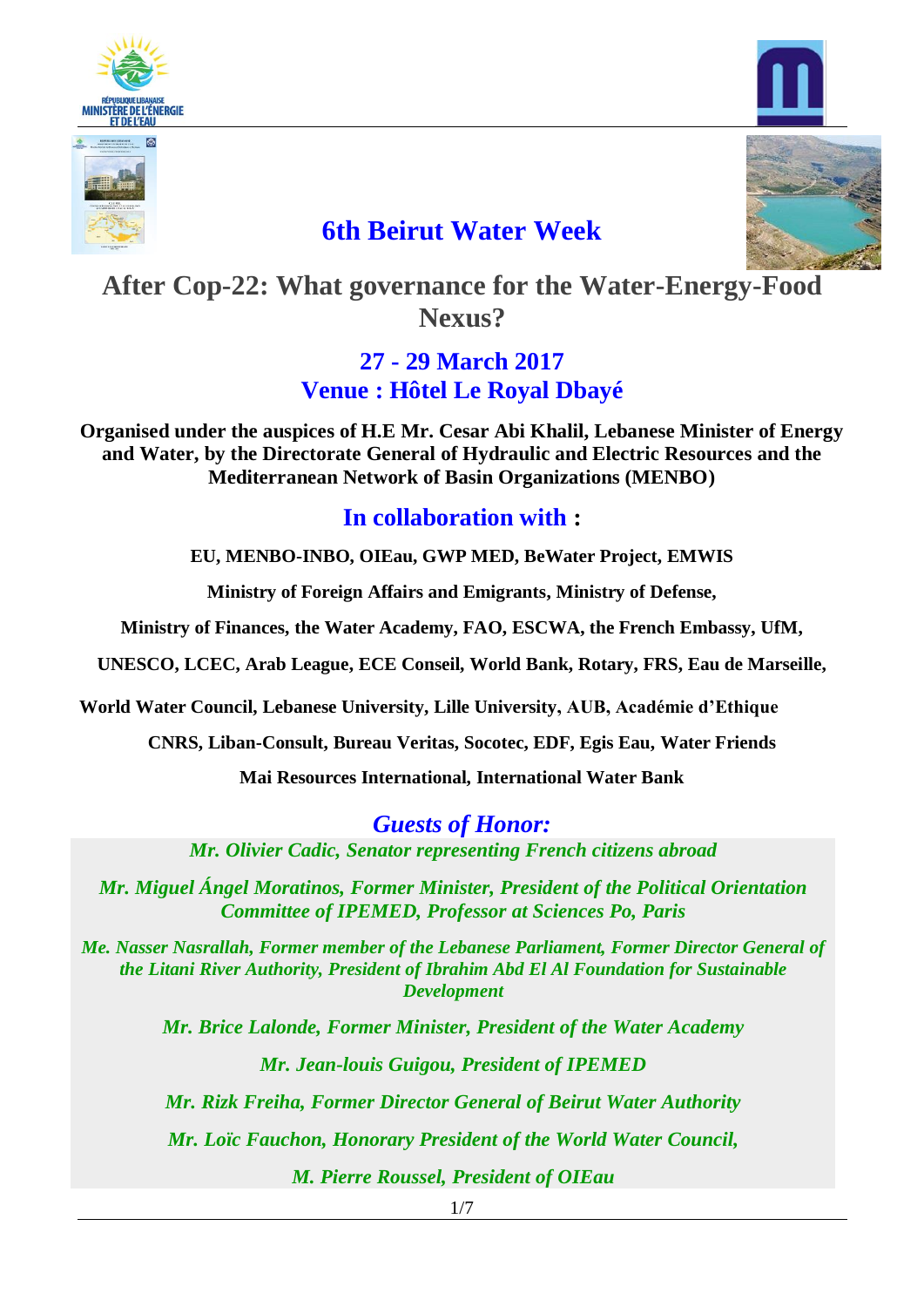



# **6 th Beirut Water Week**

# **27 - 29 March 2017**

#### **After Cop-22: What possible governance for the nexus Water-Energy-Food?**

### **Programme**

### **Day 1 : Monday, 27 March, 2017**

| $9:00 - 9:30$                                                                   |                                                                           |  |
|---------------------------------------------------------------------------------|---------------------------------------------------------------------------|--|
| <b>Registration</b>                                                             |                                                                           |  |
|                                                                                 | Mr. Fadi Comair, Director General of Hydraulic and Electric Resources,    |  |
|                                                                                 | Honorary President of MENBO.                                              |  |
|                                                                                 | Mr. Hamed Alhamami, UNESCO Representative in Lebanon                      |  |
|                                                                                 | Director, UNESCO Regional Bureau for Education in Arab States (tbc)       |  |
|                                                                                 | Dr. Joseph Torbey, President of Association of bank in Lebanon            |  |
|                                                                                 | Mr. Loïc Fauchon, Honorary President of the World Water Forum and         |  |
| $09:30 - 10:15$                                                                 | President of the Société des Eaux de Marseille                            |  |
| <b>Discours</b>                                                                 | H.E. Ms Christina Lassen, Head of the Delegation of the European Union to |  |
| d'ouverture                                                                     | Lebanon (tbc)                                                             |  |
|                                                                                 | Mr. Olivier Cadic, Senator representing the French citizens abroad        |  |
|                                                                                 | S.E.M. M'hamed Grine, Ambassador of Morocco in Lebanon.                   |  |
|                                                                                 | H.E. Mr. Emmanuel Bonne, Ambassador of France in Lebanon (tbc).           |  |
|                                                                                 | H.E.Mr. Cesar Abi Khalil, Minister of Energy and Water                    |  |
| 10:15-11:15 : Opening Round Table                                               |                                                                           |  |
| <b>Climate change adaptation policies: a governance issue</b>                   |                                                                           |  |
|                                                                                 | Moderator : Ms. Marie-France CHATIN, Rfi                                  |  |
|                                                                                 | Mr. Pierre Roussel, President of OIEau.                                   |  |
|                                                                                 | Mr. Maurice Saadé, FAO representative in Liban.                           |  |
| Ms. Rola Majdalani, Director of the Sustainable Development Department (ESCWA). |                                                                           |  |
| Prof. Michael Scoullos, Team Leader SWIM-Horizon 2020 SM.                       |                                                                           |  |
| <b>Opening conclusions</b>                                                      |                                                                           |  |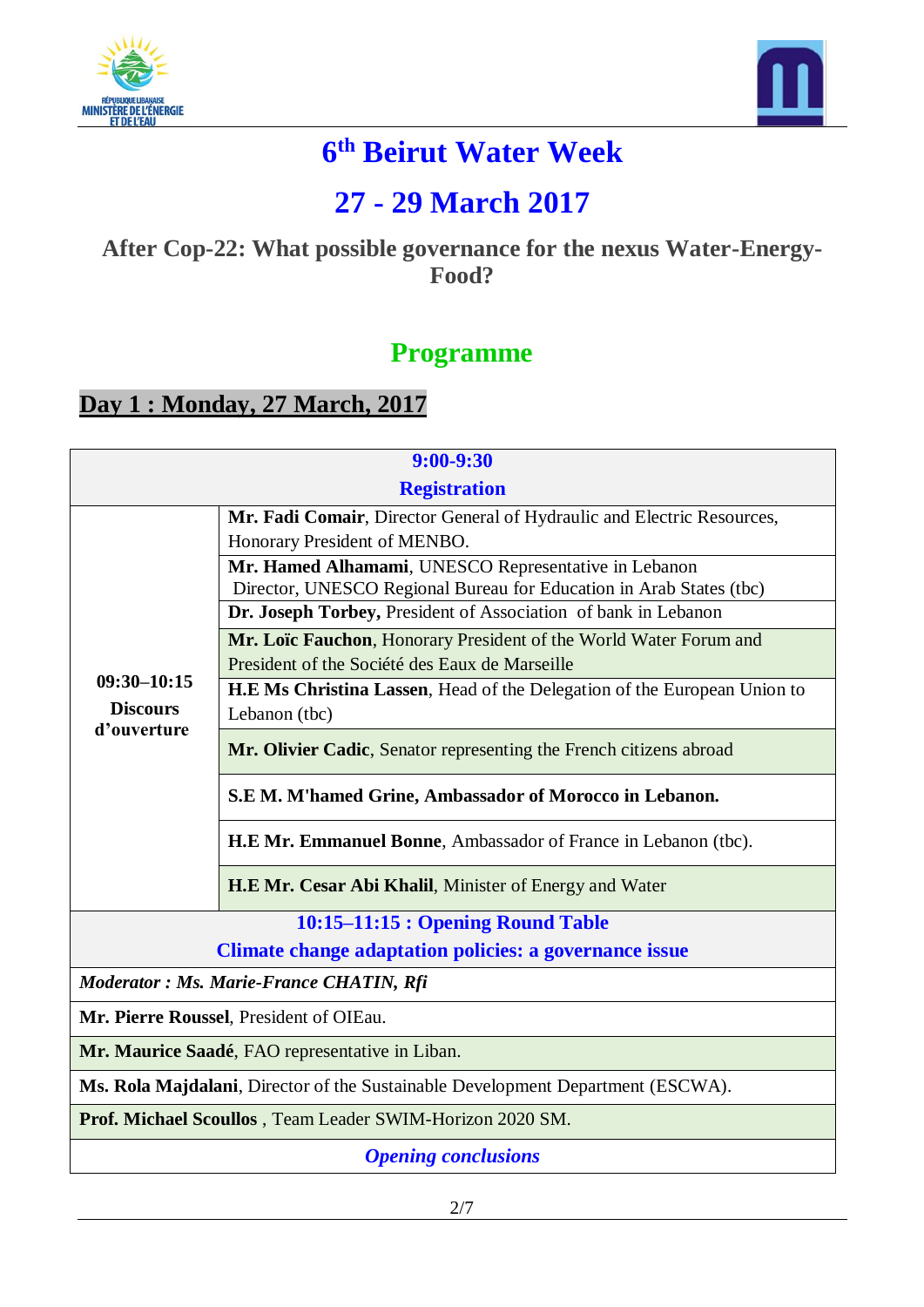



|                                                                                                                                                                      | <b>Opening speech</b>                                                                                                                                                           |  |
|----------------------------------------------------------------------------------------------------------------------------------------------------------------------|---------------------------------------------------------------------------------------------------------------------------------------------------------------------------------|--|
| $11:15-11:45:$                                                                                                                                                       | H.E. Mr. Miguel Ángel Moratinos, Former Minister, Professeur at SciencesPo,                                                                                                     |  |
| <b>Guest speaker</b>                                                                                                                                                 | Paris.                                                                                                                                                                          |  |
|                                                                                                                                                                      | Distribution of Trophies by H.E M. Cesar Abi Khalil for Guest Speakers                                                                                                          |  |
|                                                                                                                                                                      | $11:45 - 12:00$ Break                                                                                                                                                           |  |
|                                                                                                                                                                      | 12:00–12:40 Session 1                                                                                                                                                           |  |
|                                                                                                                                                                      | The role of the State in the implementation of public climate change adaptation                                                                                                 |  |
|                                                                                                                                                                      | policies                                                                                                                                                                        |  |
|                                                                                                                                                                      | Moderator: Mr. Jacques Devèze, Vice-president of W-smart                                                                                                                        |  |
|                                                                                                                                                                      | Hydroelectricity in NREAP in Lebanon: the 2020 objectives, Mr. Joseph Al<br>Assad, Ministry of Energy and Water.                                                                |  |
| <b>Themes</b>                                                                                                                                                        | Legal and administrative Barriers to the development of National hydropower<br>market in Lebanon, Mr. Karim Osseiran, Ministry of Energy and Water.                             |  |
|                                                                                                                                                                      | Applications and Benefits of Solar Water Pumping for the Agricultural Sector<br>in Lebanon, Ms. Majida Mcheik, Ministry of Agriculture.                                         |  |
|                                                                                                                                                                      | <b>Discussion: 10 minutes</b>                                                                                                                                                   |  |
|                                                                                                                                                                      | 12:40-13:30 Session 2                                                                                                                                                           |  |
|                                                                                                                                                                      | The role of regional and UN organizations: strengthening cooperation among                                                                                                      |  |
|                                                                                                                                                                      | countries to optimize management                                                                                                                                                |  |
|                                                                                                                                                                      | Moderator: HE. Mr Adel Cortas, Former Minister, President of the Friends of Water. Mr.                                                                                          |  |
|                                                                                                                                                                      | <b>Pierre Roussel, President of OIEau, Guest Speaker</b>                                                                                                                        |  |
|                                                                                                                                                                      | The East-Mediterranean Sustainable Development Observatory: Shared Eco-<br>Risk Assessment Platform, Mr. Alexandros Makarigakis, UNESCO.                                        |  |
|                                                                                                                                                                      | A critical review of hydraulic organizations and institutions in the Near East<br>and North Africa, H.E. Mr Adel Cortas, Former Minister, President of the<br>Friends of Water. |  |
| <b>Themes</b>                                                                                                                                                        | FAO Initiative on Water Scarcity in the Middle East and North Africa, Mr.                                                                                                       |  |
|                                                                                                                                                                      | <b>Maurice Saadi</b> , representative of Food and Agriculture Organisation (FAO) in<br>Lebanon                                                                                  |  |
|                                                                                                                                                                      | Climate Change Adaptation Planning at Basin Level : Lessons from the                                                                                                            |  |
|                                                                                                                                                                      | BeWater Project, Mr. Vangelis Constantianos, Executive Secretary, GWP-<br>Med)                                                                                                  |  |
|                                                                                                                                                                      | <b>Discussion</b> (10min)                                                                                                                                                       |  |
| 13.30-15:00 Lunch                                                                                                                                                    |                                                                                                                                                                                 |  |
|                                                                                                                                                                      | $15:00 - 16:00h$ Session 3                                                                                                                                                      |  |
| <b>Dialogue on Governance and Financing of Water Projects: Private Sector</b><br><b>Participation and Role of Banks in Investments</b>                               |                                                                                                                                                                                 |  |
| Session organised by the UfM/Sida project Governance & Financing for the Mediterranean Water Sector<br>& the EU regional project SWIM-Horizon 2020 Support Mechanism |                                                                                                                                                                                 |  |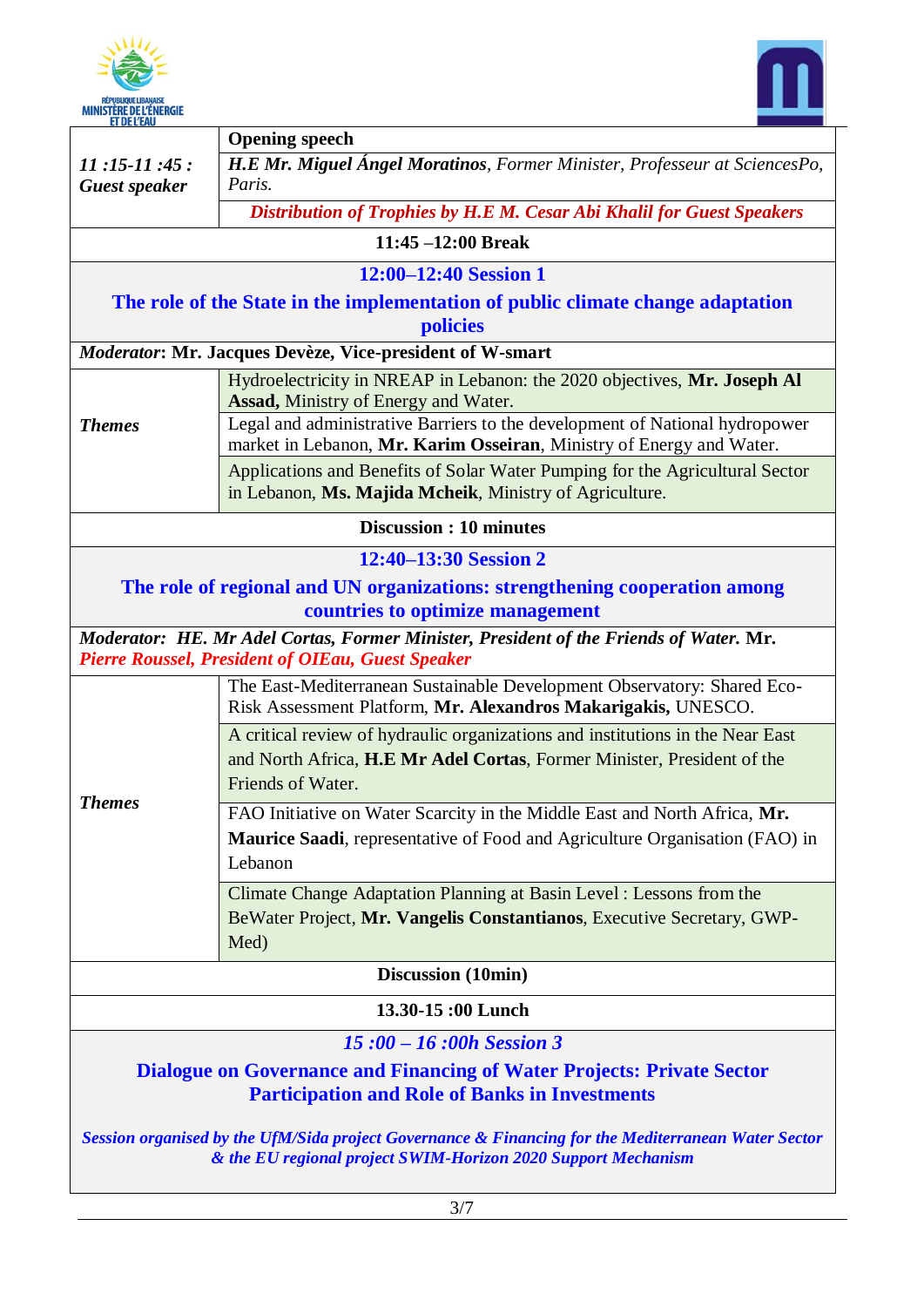



| ET DE L'EAU                                                                                                                                                                                                                                                                                                                    | Moderators: Mr. Fadi Comair, Director General of Hydraulic and Electric Resources & Prof.                                                                                                                       |  |
|--------------------------------------------------------------------------------------------------------------------------------------------------------------------------------------------------------------------------------------------------------------------------------------------------------------------------------|-----------------------------------------------------------------------------------------------------------------------------------------------------------------------------------------------------------------|--|
| Michael Scoullos, Team Leader SWIM-Horizon 2020 SM                                                                                                                                                                                                                                                                             |                                                                                                                                                                                                                 |  |
| Part I: Facilitating private sector participation for financially viable and socially acceptable<br>investments in the water sector                                                                                                                                                                                            |                                                                                                                                                                                                                 |  |
| Mr. Almotaz Abadi, Union for the Mediterranean (10)<br>$\bullet$                                                                                                                                                                                                                                                               |                                                                                                                                                                                                                 |  |
| Ms. Anthi Brouma, Head of MENA, GWP-Med, Enhancing Private Sector<br>$\bullet$<br>Participation (PSP) in the Lebanese water sector: findings from the National<br>Assessment and multi-stakeholder dialogue carried out in 2010 and its 2017 update.<br>Further insights from other National Dialogues in the MENA region (20) |                                                                                                                                                                                                                 |  |
| Ms. Anja Nordlund, External Advisor to the Governance and Financing Program<br>٠<br>Social Aspects of PSP: Why and How (15)                                                                                                                                                                                                    |                                                                                                                                                                                                                 |  |
| Discussion (15min)                                                                                                                                                                                                                                                                                                             |                                                                                                                                                                                                                 |  |
| 16:00-17:30                                                                                                                                                                                                                                                                                                                    |                                                                                                                                                                                                                 |  |
| <b>Session 3 - Part II</b>                                                                                                                                                                                                                                                                                                     |                                                                                                                                                                                                                 |  |
|                                                                                                                                                                                                                                                                                                                                | <b>Experiences from inside and outside the water sector and start-up with potential</b><br>demonstration projects: funding opportunities                                                                        |  |
|                                                                                                                                                                                                                                                                                                                                | Moderator : Mr. Rachad Shawa, CEO, MAI Resource International & Prof. Michael Scoullos,                                                                                                                         |  |
|                                                                                                                                                                                                                                                                                                                                | <b>Team Leader SWIM-Horizon 2020 SM</b>                                                                                                                                                                         |  |
|                                                                                                                                                                                                                                                                                                                                | BDL support to environmental projects for energy and water conservation, Mr.<br>Mazen Halawi, Central Bank of Lebanon, BDL                                                                                      |  |
|                                                                                                                                                                                                                                                                                                                                | Mr. Ziad Hayek, Secretary General of the Higher Council for Privatisation<br>(tbc)                                                                                                                              |  |
|                                                                                                                                                                                                                                                                                                                                | Concession Experiences in the production and distribution of Electricity. are<br>they applicable to water sector, Mr. Ghassan Beidoun, Director General of<br><b>Exploitation, Ministry of Energy and Water</b> |  |
|                                                                                                                                                                                                                                                                                                                                | Dr. Khater Abi Habib, Chairman of the Board of Directors of Kafalat                                                                                                                                             |  |
| <b>Themes</b>                                                                                                                                                                                                                                                                                                                  | Mr. Nassib Ghobril, Head of Research and Economic department, Byblos<br>Bank.                                                                                                                                   |  |
|                                                                                                                                                                                                                                                                                                                                | Mr. Gaby G. Kassis, General Manager, Bank Audi                                                                                                                                                                  |  |
|                                                                                                                                                                                                                                                                                                                                | Mr. Samir Nasr, President of ECE Conseil                                                                                                                                                                        |  |
|                                                                                                                                                                                                                                                                                                                                | Mr. Jamil Mouawad, President of Rotary Water Commission.                                                                                                                                                        |  |
|                                                                                                                                                                                                                                                                                                                                | Film projection, Mr. Rachad Shawa, Chairman of the Founders Committee $\&$<br>Vice Chairman of the Advisory Board of the International Water Bank, MAI<br><b>International</b>                                  |  |
| Discussion (15 min)                                                                                                                                                                                                                                                                                                            |                                                                                                                                                                                                                 |  |
| $17:30-18:00: Conclusions (30')$<br>Keynote speakers, Mr. Salim Sfeir (tbc), President Director General of Bank of Beirut<br>Prof. Michael Scoullos, M. Samir Nasr, Dr. Khater Abi Habib                                                                                                                                       |                                                                                                                                                                                                                 |  |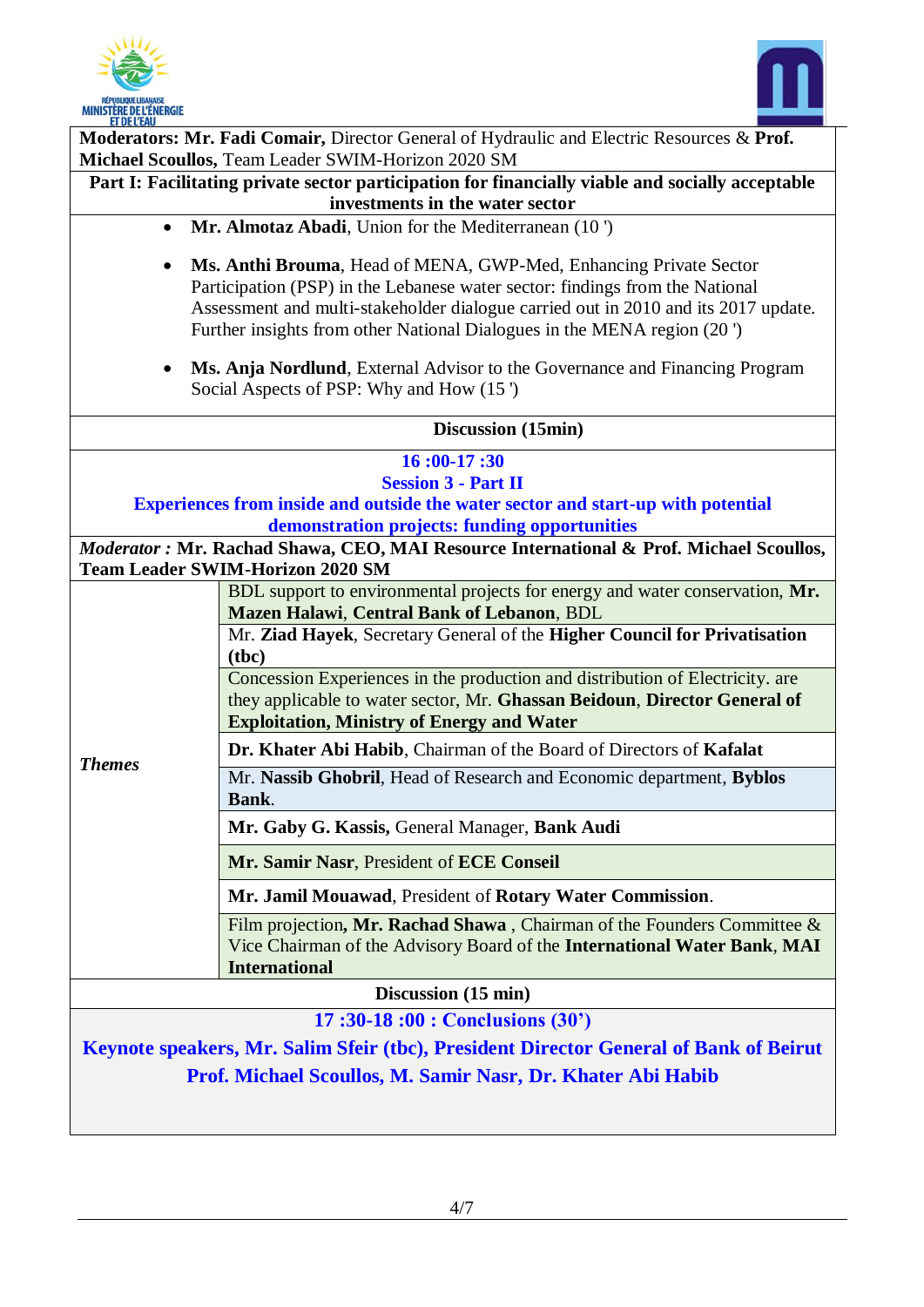



# **Day 2 : 28 March, 2017**

| 09:30-10:30 Opening Round Table                                                                                                                                                |                                                                                                                                                                                                         |  |  |
|--------------------------------------------------------------------------------------------------------------------------------------------------------------------------------|---------------------------------------------------------------------------------------------------------------------------------------------------------------------------------------------------------|--|--|
| Securing water-energy-food resources: taking into account geopolitical conflicts                                                                                               |                                                                                                                                                                                                         |  |  |
| Opening speech,<br>H.E. Mr. Brice Lalonde, Former Minister, President of the Water Academy, Guest of Honor<br>Moderator (10min) : Mr. Fadi Comair, Honorary President of MENBO |                                                                                                                                                                                                         |  |  |
| Recommendations of the 2 <sup>nd</sup> edition of the Colloquium at the French Senate on 13 December<br>2016: Hydrodiplomacy and Climate Change for Peace                      |                                                                                                                                                                                                         |  |  |
| in the Middle East: Case of the Jordan Basin                                                                                                                                   |                                                                                                                                                                                                         |  |  |
| <b>Themes</b>                                                                                                                                                                  | General Elias Hanna, Master of Geopolitical Conference (NDU, AUB)                                                                                                                                       |  |  |
|                                                                                                                                                                                | Mr. Xavier Guilhou, Director of XAG Cabinet, Council Specialized in Risk<br>Prevention, Crisis Management and Strategic Intelligence.                                                                   |  |  |
| Discussion (10 min)                                                                                                                                                            |                                                                                                                                                                                                         |  |  |
| 10:30-11:40 Session 4                                                                                                                                                          |                                                                                                                                                                                                         |  |  |
|                                                                                                                                                                                | <b>Hydro-Diplomacy for the Security of Transboundary Basins</b>                                                                                                                                         |  |  |
| of Lebanon.                                                                                                                                                                    | Moderator (10min): H.E Ambassadeur Saad Zakhia, Ambassador of Lebanon, Director of the<br>Center for Legal Studies, Research and Documentation, Ministry of Foreign Affairs and Emigrants               |  |  |
| <b>Themes</b>                                                                                                                                                                  | The demarcation of the Lebanese-Palestinian borders and its links to water<br>security, Brigadier General PSC Antoun Mourad, Head of the Bureau of<br>Public Studies at the Directorate of Intelligence |  |  |
|                                                                                                                                                                                | Management of transboundary basins: Concept of Cooperation or hegemony,<br>Mr. Fadi Comair, Director General of Hydraulic and Electric Resources.                                                       |  |  |
|                                                                                                                                                                                | Case study on Water and Energy: the internal and transboundary<br>consequences of the mutations of Turkana, Kenya, Mr. Alexandre Taithe,<br>Researcher at the Strategic Research Foundation.            |  |  |
|                                                                                                                                                                                | <b>Discussion and Conclusions</b><br>Mr. Jean-louis Guigou, President of IPEMED, Guest of Honor                                                                                                         |  |  |
| 11:40-12:00 Break                                                                                                                                                              |                                                                                                                                                                                                         |  |  |
| 12:00-13:00 Session 5<br><b>Vulnerability of Hydraulic infrastructures: Prevention, control and security</b>                                                                   |                                                                                                                                                                                                         |  |  |
|                                                                                                                                                                                | Moderator : Mr. Jean -Marc Farrugia, Director of the Middle East, Egis Eau.                                                                                                                             |  |  |
| <b>Themes</b>                                                                                                                                                                  | Intervention and rehabilitation following a malicious act: the case of<br>Chabrouh, Mr. Georges Rizk, Ministry of Energy and Water, and Mr. Samir<br><b>Faysal LibanConsult.</b>                        |  |  |
|                                                                                                                                                                                | Feedback from 50 years of KARIBA dam monitoring and rehabilitation<br>(Zimbabwe-Zambie): lessons learned from this project. M. Luc Vauloup,<br>Dam Expert, Tractebel' - Coyne et Bellier.               |  |  |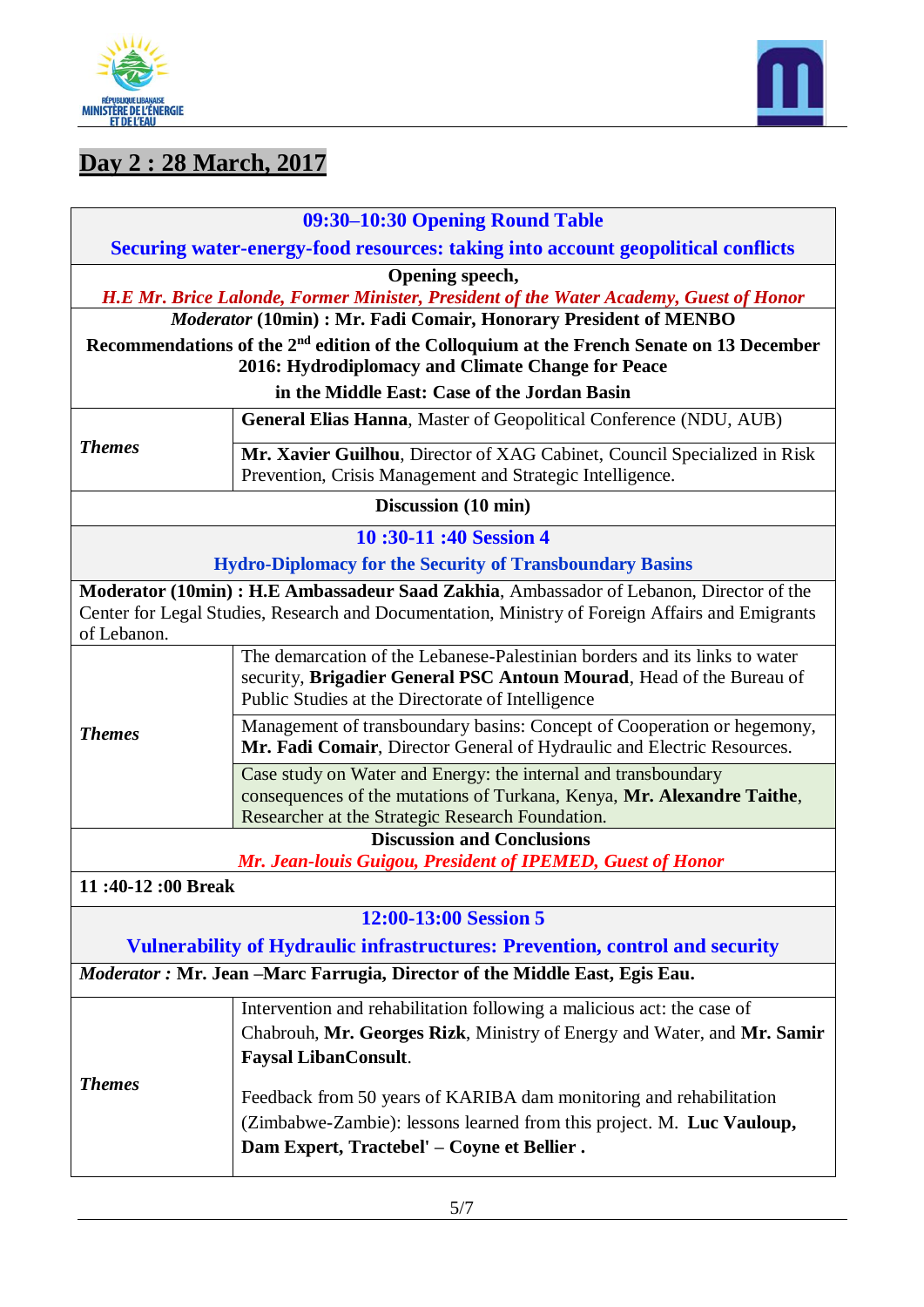



| EI DE L'EAU                                                               |                                                                                                                                                                                                                                                                   |  |
|---------------------------------------------------------------------------|-------------------------------------------------------------------------------------------------------------------------------------------------------------------------------------------------------------------------------------------------------------------|--|
|                                                                           | Water-tightness of the basins and technical-financial analysis, Mr. Herve<br>Lainé, President of the Academy of Ethics.                                                                                                                                           |  |
|                                                                           | Auscultation of the Dams of the Hydraulic Park of EDF, Mr. Christophe Le<br>Verger, Head of Department, EDF-DTG.                                                                                                                                                  |  |
|                                                                           | Approach for the control of hydraulic infrastructures: SOCOTEC experience,                                                                                                                                                                                        |  |
|                                                                           | Mr. Hafid TABET: Director of the Hydraulic Works Department, Expert in                                                                                                                                                                                            |  |
|                                                                           | Dams and Hydraulic Works SOCOTEC Infrastructure, France.                                                                                                                                                                                                          |  |
| Discussion (10min)                                                        |                                                                                                                                                                                                                                                                   |  |
| 13:00-15:00 Lunch                                                         |                                                                                                                                                                                                                                                                   |  |
| 15:00-16:30 Session 6                                                     |                                                                                                                                                                                                                                                                   |  |
|                                                                           | <b>Technology Tools and Water Information Systems for Climate Change Adaptation</b>                                                                                                                                                                               |  |
|                                                                           | Moderator: Ms. Mona Fakih, Mr. Mutasem El-Fadel et Mr. Fadi Hage-Chehade                                                                                                                                                                                          |  |
|                                                                           | Mediterranean Platform for Water Knowledge: first lessons on water<br>information systems, Mr. Eric Mino, EMWIS.                                                                                                                                                  |  |
| <b>Themes</b>                                                             | <b>Evaluation of Chlorophyll-a Concentration Using Landsat Operational</b><br>Landscape Imagery in Lake Qaraoun Mr. Ali Fadel, CNRS.                                                                                                                              |  |
|                                                                           | Use of remote sensing to monitor changes in water quality and storage volume<br>in a semi-arid eutrophic reservoir, Mrs. Elyza Deutsch, Mr. Ibrahim<br>Alameddine, Mr. Mutasem El-Fadel.                                                                          |  |
|                                                                           | Smart Water: Large scale demonstrator of the smart water system for leak<br>detection, M. Elias Farah, M. Isam Shahrour, Laboratory of Civil<br>Engineering and Geo-Environment, University of Lille, France.                                                     |  |
|                                                                           | Smart Water: Large scale demonstrator of the on-line water quality control,<br>Ms. Christine Saab, Mr. Issam Shahrour, Mr. Fadi Hage-Chehade,<br>Lebanese University, EDST, Laboratory of Civil Engineering and Geo-<br>Environment, University of Lille, France. |  |
|                                                                           | How conformity assessment in its many forms can contribute to sustainable<br>water usage in the middle east region, Mr. Hanna Jabour, Chief Executive,<br>Bureau Veritas, Kingdom of Saudia Arabia.                                                               |  |
|                                                                           | New Water Information System by UNESCO, Mr. Youssef Filali-Meknassi,<br>Programme Specialist, Section on Ecohydrology, Water, Quality and Water<br><b>Education, UNESCO</b>                                                                                       |  |
| <b>Discussions (10min)</b>                                                |                                                                                                                                                                                                                                                                   |  |
| 16:30-17:00 : Conclusions                                                 |                                                                                                                                                                                                                                                                   |  |
| Mr. Olivier Cadic, Mr. Brice Lalonde, Mr. Fadi Comair, Mr. Pierre Roussel |                                                                                                                                                                                                                                                                   |  |

# **Day 3 : 29 March, 2017**